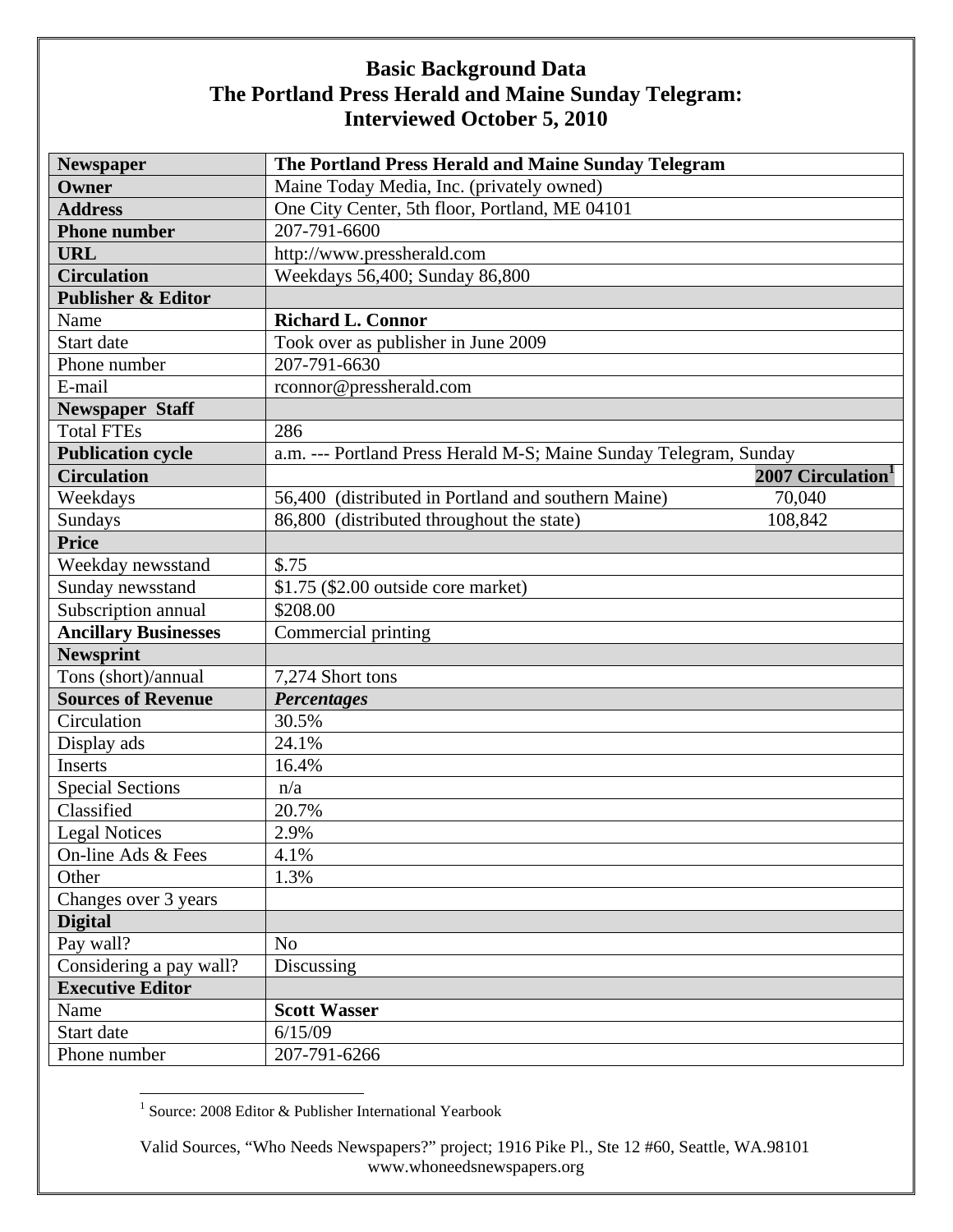| E-mail                                   | swasser@mainetoday.com                                      |
|------------------------------------------|-------------------------------------------------------------|
| <b>News Staff</b>                        |                                                             |
| <b>Total FTE</b>                         | 85                                                          |
| Reporters                                | 25                                                          |
| Managing editors &                       | 10                                                          |
| assignment editors                       |                                                             |
|                                          | 15                                                          |
| Copy editors<br>Photo                    |                                                             |
| Online & Video                           |                                                             |
|                                          |                                                             |
| Layout & Graphics                        |                                                             |
| Other                                    |                                                             |
| <b>Bureaus</b>                           | State house office shared by 3 Maine Today Media newspapers |
| Coverage                                 | Dedicated more than 50% of time.                            |
| Local government                         | Yes                                                         |
| Courts                                   | Yes                                                         |
| Public safety                            | Yes                                                         |
| State government                         | Yes                                                         |
| <b>School Board</b>                      | Yes                                                         |
| Education                                | Yes                                                         |
| <b>Business</b>                          | Yes                                                         |
| <b>Sports</b>                            | Yes                                                         |
| Entertainment & arts                     | Yes                                                         |
| <b>VP New Media and Digital</b>          |                                                             |
|                                          |                                                             |
| <b>Operations</b>                        |                                                             |
| <b>Name</b>                              | <b>Tim Archambault</b>                                      |
| <b>Digital News Staff</b>                |                                                             |
| <b>Size</b>                              | 4 people                                                    |
| <b>Reporting/Photo staff</b>             |                                                             |
| Does reporting staff feed                | Yes                                                         |
| materials for digital media              |                                                             |
| Website start date                       |                                                             |
| <b>Capabilities</b>                      |                                                             |
| Content management                       | Clickability                                                |
| system: software?                        |                                                             |
| Does your organization                   | N <sub>o</sub>                                              |
| write code?                              |                                                             |
| Out-sourced, off the shelf or            | Out-sourced                                                 |
| with vendors?                            |                                                             |
| Proprietary or open-source<br>code? Why? | All sites were custom built.                                |
| <b>Flexibility &amp; response time</b>   |                                                             |
| Can you change web                       | Clickabilty is not very flexible                            |
| platform - coding,                       |                                                             |
| architecture, software -- at             |                                                             |
| least once a month? Do<br>you?           |                                                             |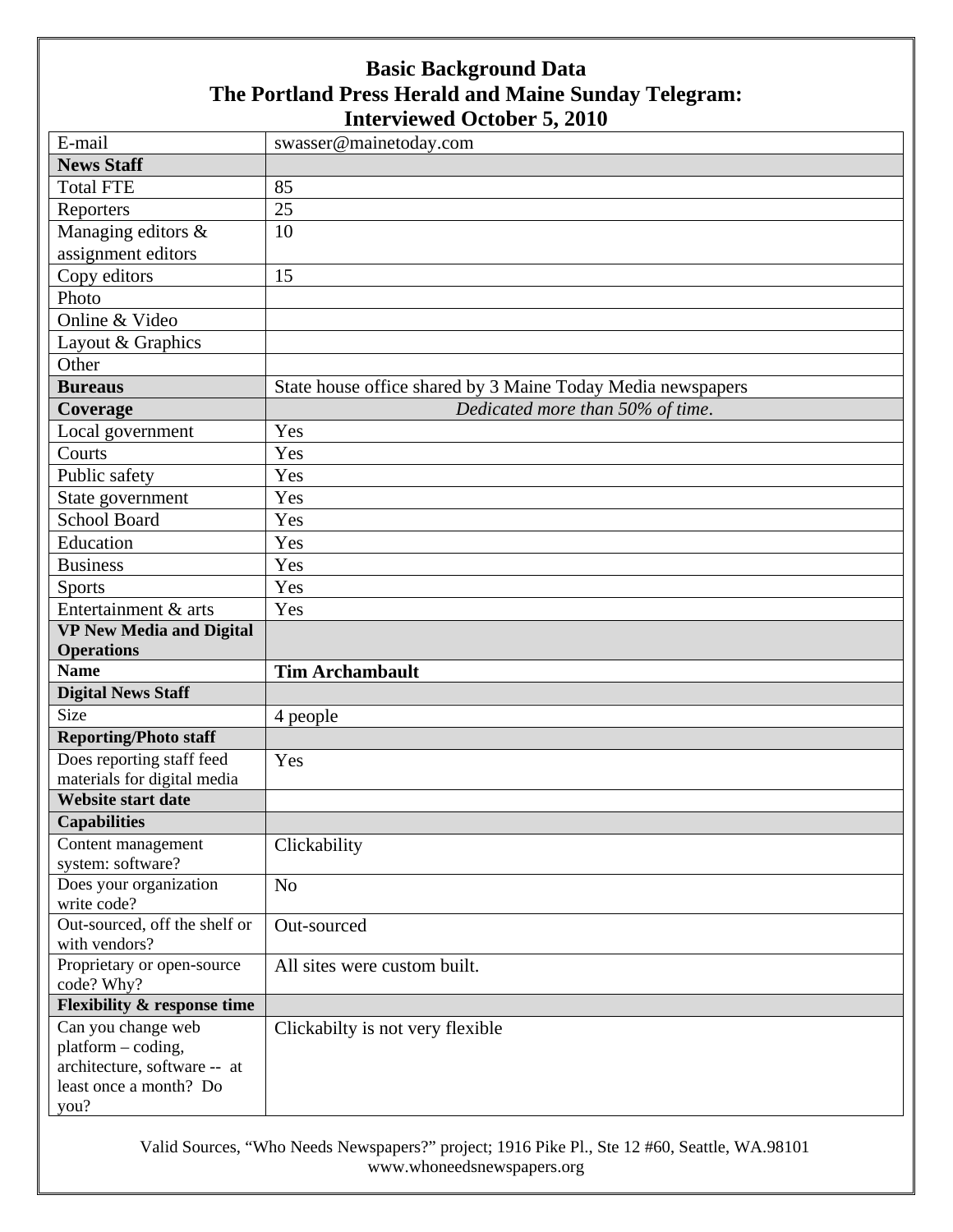| <b>Digital Tools</b>            |                                    |
|---------------------------------|------------------------------------|
| Crowd sourcing?                 | Very little                        |
| Data visualization?             | N <sub>o</sub>                     |
| Investigative reporting?        | A little                           |
| Documentary video?              | Yes (one staff videographer)       |
| <b>Social Media</b>             |                                    |
| What is the overall             | Facebook and Twitter are used.     |
| organizational commitment       |                                    |
| to collecting, creating,        |                                    |
| shaping and delivering all      |                                    |
| your news/information           |                                    |
| products through these          |                                    |
| digital channels?               |                                    |
| <b>Advertising</b>              |                                    |
| Is your advertising staff is    | Yes. State of the art ad platforms |
| able to provide competitive     |                                    |
| digital services to             |                                    |
| merchants?                      |                                    |
| Do you use "real time" ads?     | N <sub>o</sub>                     |
| Does your advertising           | N <sub>o</sub>                     |
| department sell "digital        |                                    |
| services", such as helping      |                                    |
| merchants with website          |                                    |
| production?                     |                                    |
| Does your ad department         | Yes                                |
| sell electronic coupons or      |                                    |
| other modern digital            |                                    |
| products?<br>Other?             |                                    |
| <b>Assessment</b>               |                                    |
| How do you assess your          |                                    |
| digital news/information        |                                    |
| products?                       |                                    |
| Page-views?                     | 3.5M/month                         |
| Monthly uniques?                | 600K                               |
| <b>Editing</b>                  |                                    |
| Are there different             | N <sub>o</sub>                     |
| procedures (layers of           |                                    |
| editing) for web vs. print      |                                    |
| products?                       |                                    |
| Do you use AP Style in your     | Yes                                |
| digital products?               |                                    |
| <b>Revenue</b>                  |                                    |
| Do you charge for any           | N <sub>o</sub>                     |
| digital news products?          |                                    |
| <b>Digital Delivery Systems</b> |                                    |
| What delivery systems do        |                                    |
| you employ?                     |                                    |

Valid Sources, "Who Needs Newspapers?" project; 1916 Pike Pl., Ste 12 #60, Seattle, WA.98101 www.whoneedsnewspapers.org